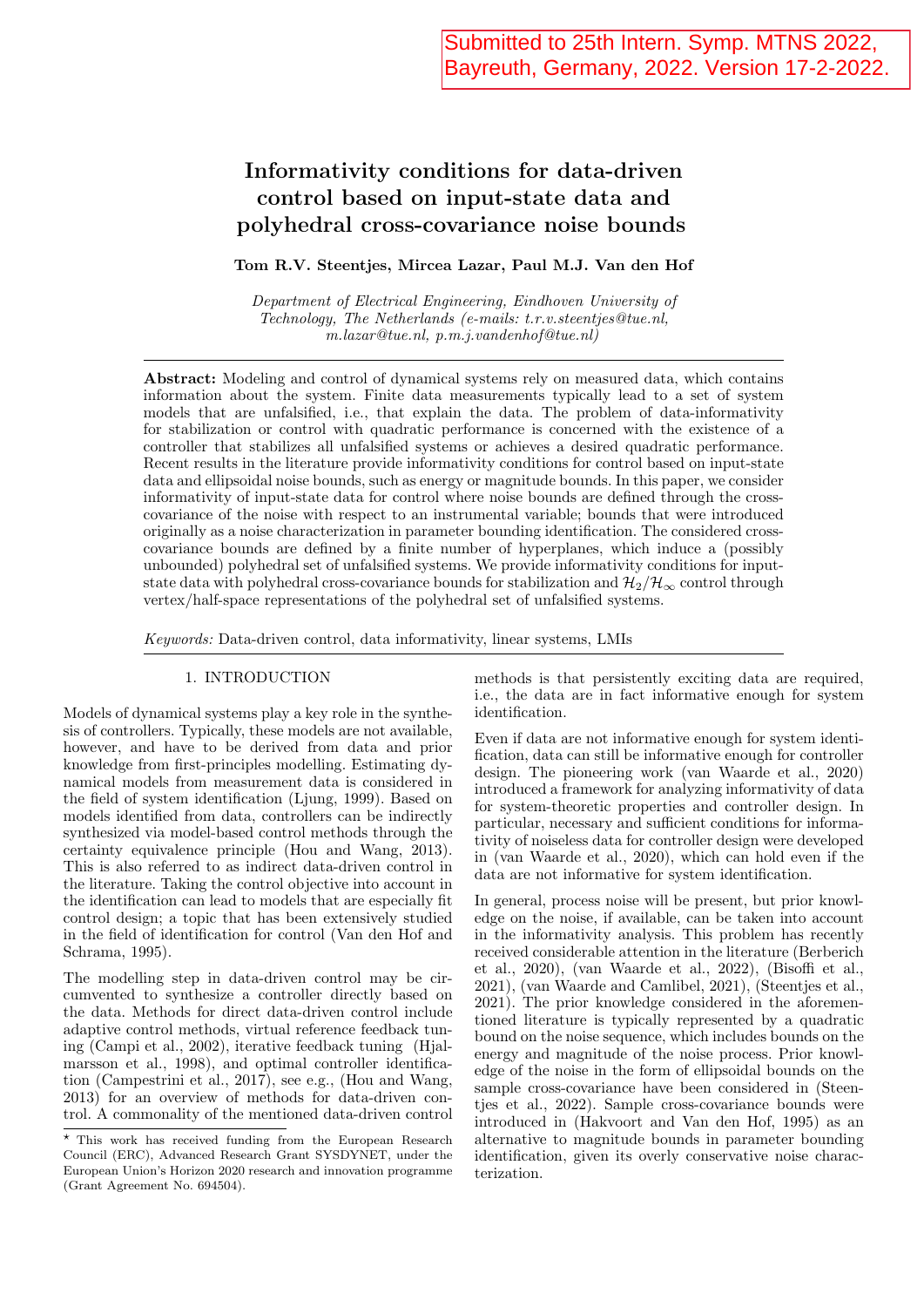In this paper, we consider informativity of input-state data for controller design in the presence of noise satisfying polyhedral cross-covariance bounds. This prior knowledge combined with measurement data leads to sets of feasible system matrices that are intersections of halfspaces and therefore (possibly unbounded) polyhedra. We show how convexity of the sets of feasible system matrices and stability/performance criteria lead to data-based linear matrix inequalities (LMIs) that are necessary and sufficient for quadratic stabilization,  $\mathcal{H}_{\infty}$  and  $\mathcal{H}_{2}$  control in the case the polyhedron is bounded. The technique of using the convexity of polytopes for obtaining a finite set of controller synthesis LMIs is well known in robust control, e.g. for stabilization of systems with polytopic uncertainties, cf. (Kothare et al., 1996), (Scherer and Weiland, 2017, Chapter 5). When the set of feasible system matrices is unbounded, there is no correspondent from robust control for systems with polytopic uncertainty. An unbounded set of feasible systems implies that data are not informative for system identification in the case of noise-free data, cf. (van Waarde et al., 2020, Example 19), and is therefore particularly interesting for informativity analysis. We provide preliminary results for data informativity for stabilization, in the case of noisy data that lead to a unbounded set of feasible systems.

# 2. POLYHEDRAL CROSS-COVARIANCE BOUNDS

In this paper, we consider the data-informativity for a class of linear systems that is affected by a noise signal  $e(t)$ :

$$
x(t + 1) = Ax(t) + Bu(t) + e(t),
$$
 (1)

with state dimension  $n$  and input dimension  $m$ .

The true system is represented by the pair  $(A_0, B_0)$ . State and input data generated by the true system are collected in the matrices

$$
X := [x(0) \cdots x(N)], \quad U_{-} := [u(0) \cdots u(N-1)].
$$
  
By defining

 $X_+ := [x(1) \cdots x(N)], \quad X_- := [x(0) \cdots x(N-1)],$  $E_{-} := [e(0) \cdots e(N-1)],$ 

we clearly have

$$
X_{+} = A_0 X_{-} + B_0 U_{-} + E_{-}.
$$
 (2)

In case the noise is measured, the set of systems that is consistent with the data  $(U_-, X)$  is

$$
\Sigma_{(U_-,X,E_-)} = \{(A,B) \,|\, X_+ = AX_- + BU_- + E_-\}.
$$

When the data are informative for system identification, as defined in (van Waarde et al., 2020), the set of feasible system is a singleton  $\Sigma_{(U_-,X,E_-)} = \{(A_0, B_0)\}.$  This is equivalent with  $col(X_-, U_-)$  having full rank. In the case the data are not informative, the set  $\Sigma_{(U_-, X, E_-)}$  is not a singleton, but becomes a line or hyperplane. Even if the data are not informative for system identification, the data can still be informative for other properties, such as stability or feedback stabilization, cf. (van Waarde et al., 2020).

Let  $e =: \text{col}(e_1, \ldots, e_n)$  and consider that each noise channel  $e_j$ ,  $j = 1, ..., n$ , is not measured, i.e.,  $E_j^-$  is unknown, but that  $e_i(t)$  satisfies the bounds

$$
c_{ij}^l \le \frac{1}{\sqrt{N}} \sum_{t=0}^{N-1} r_i(t) e_j(t) \le c_{ij}^u, \quad i = 1, \dots, M,
$$
 (3)

where  $r_i$  are signals that are chosen, typically as a (delayed version of) state or input signal, and  $c_{ij}^l$ ,  $c_{ij}^u$  are specified bounds. Notice that we specify  $M$  upper and lower bounds for each noise channel  $j \in \{1, \ldots, n\}$ , and that the instrumental variables  $r_i$ ,  $i \in \{1, ..., M\}$ , are common for all noise channels  $j \in \{1, \ldots, n\}$ . The bounds in (3) are satisfied for all  $j$  if and only if

$$
E_{-}=\text{col}(E_{1}^{-},\ldots,E_{n}^{-})\in
$$

 $\mathcal{E}_R$ ,

where

$$
\mathcal{E}_R := \{ E \mid C_l \le \frac{1}{\sqrt{N}} E_- R_-^{\top} \le C_u \}
$$
  
= 
$$
\{ E \mid C_l \le \frac{1}{\sqrt{N}} \sum_{t=0}^{N-1} e(t) r(t)^{\top} \le C_u \}.
$$

with  $R_- := \text{col}(R_1^-, \dots R_M^-, R_i^- := [r_i(0) \dots r_i(N-1)],$ and with  $c_{ij}^l$  and  $c_{ij}^u$  the  $(i, j)$ -th entry of  $C_l$  and  $C_u$ , respectively. The inequalities defining  $\mathcal{E}_R$  are thus entrywise inequalities.

Remark 1. Noise bounds of the type (3) define upper and lower bounds on the sample cross-covariance of the noise e and an instrumental variable r. These bounds were introduced in (Hakvoort and Van den Hof, 1995) for parameter bounding identification. An 'ellipsoidal' version of these bounds, i.e., a bound on  $E_ - R_-^{\dagger} R_- E_-^{\dagger}$  in the terms of the partial order on positive semi-definite matrices, has been considered in (Steentjes et al., 2022) for analyzing informativity for control. The difference in prior knowledge on the noise has two implications: (i) the bounds (3) allow a component-wise specification of bounds on the crosscovariance compared to ellipsoidal bounds, and (ii) incorporating this "polyhedral" (possibly unbounded) prior knowledge on the noise in the informativity analysis requires a fundamentally different approach compared with the application of the matrix S-lemma (van Waarde et al., 2022) used in (Steentjes et al., 2022), as will be discussed in Section 3.

Remark 2. Guidelines in the literature recommend choosing an instrumental variable  $r$  that is correlated with the input  $u$ , but uncorrelated with the noise  $e$  (Hakvoort and Van den Hof, 1995). We refer to (Hakvoort and Van den Hof, 1995) for more information on choosing  $r$  and estimating the bounds (3) from data.

The bounds on the cross-covariance between the noise channels and the instrumental signals induce a restriction on the pairs  $(A, B)$  that satisfy the data equation

$$
X_{+} = AX_{-} + BU_{-} + E_{-}.
$$
 (4)

All systems that explain the data  $(U_-, X)$  for some  $E_-\in$  $\mathcal{E}_R$  are collected in the set  $\Sigma_{(U_-,X)}^R$ :

$$
\Sigma_{(U_-,X)}^R := \{ (A,B) \mid \exists E_- \in \mathcal{E}_R \text{ such that (4) holds} \}.
$$

The following proposition provides a parametrization for the set of feasible systems with cross-covariance bounds. Proposition 3.  $\Sigma_{(U_-,X)}^R = \{(A, B) | (5) \text{ holds}\},\$  where

$$
\sqrt{N}C_l \le X_+ R_-^\top - \begin{bmatrix} A & B \end{bmatrix} \begin{bmatrix} X_- R_-^\top \\ U_- R_-^\top \end{bmatrix} \le \sqrt{N}C_u \tag{5}
$$

Proof. The set of feasible system matrices is

$$
\Sigma_{(U_-,X)}^R = \{(A,B) \, | \, C_l \le \frac{1}{\sqrt{N}} \sum_{t=0}^{N-1} e(t)r(t)^\top \le C_u\} \quad (6)
$$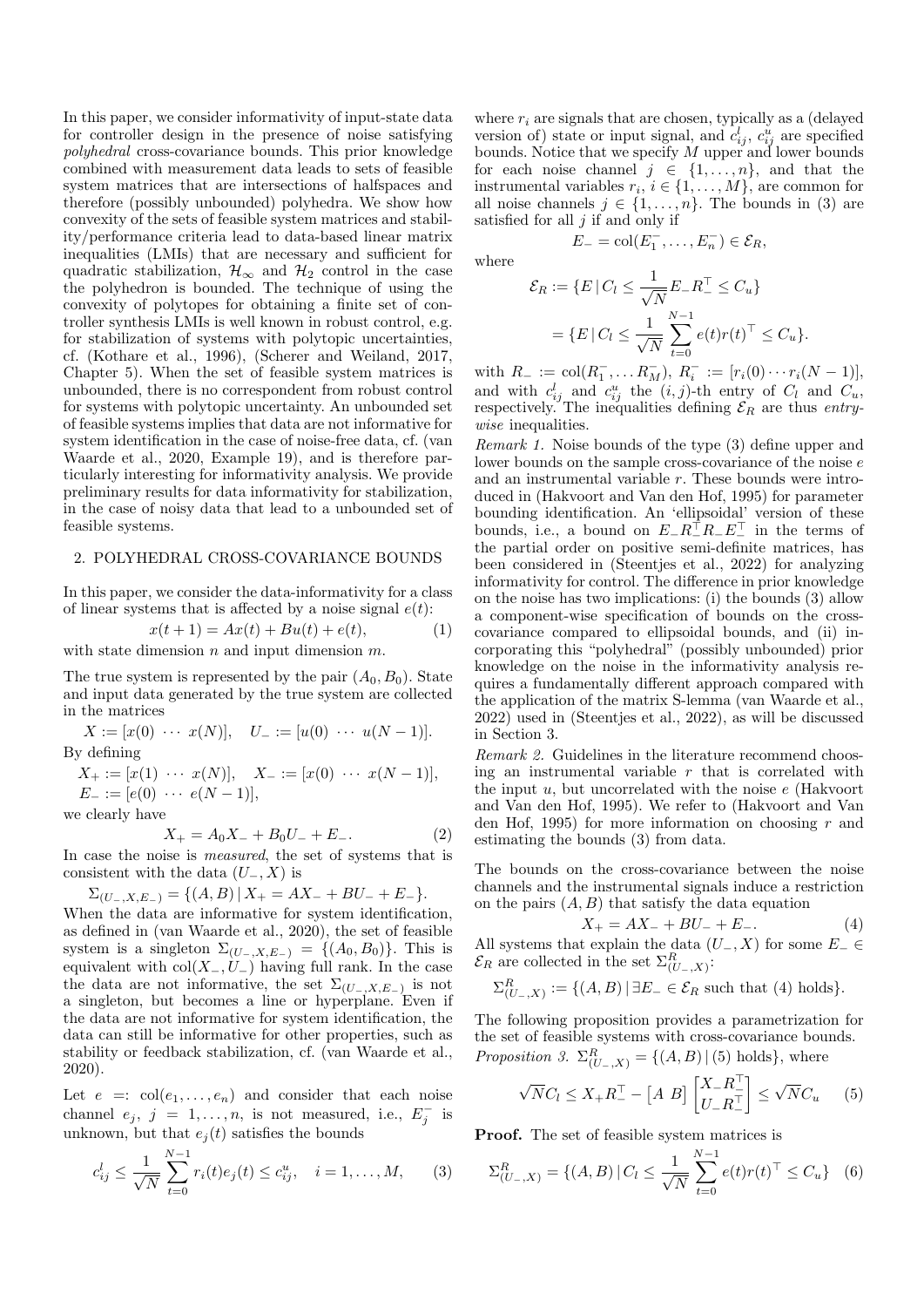$$
= \{(A, B) | C^l \le R_{er}^{N-} \le C_u \},\tag{7}
$$

where

$$
R_{er}^{N-} := \frac{1}{\sqrt{N}} \sum_{t=0}^{N-1} e(t)r(t)^{\top}
$$
  
= 
$$
\frac{1}{\sqrt{N}} \sum_{t=0}^{N-1} (x(t+1) - Ax(t) - Bu(t)) r(t)^{\top}
$$
  
= 
$$
\frac{1}{\sqrt{N}} X_{+} R_{-}^{\top} - A \frac{1}{\sqrt{N}} X_{-} R_{-}^{\top} - B \frac{1}{\sqrt{N}} U_{-} R_{-}^{\top}.
$$
  
Then the feasible set of systems is

Hence, the feasible set of systems is  $\Sigma_{(U_-,X)}^R = \{(A, B) | (5) \text{ holds}\},\$ 

which completes the proof.  $\hfill \square$ 

It can be shown that  $\Sigma_{(U_-,X)}^R$  is an intersection of half spaces, by observing that

$$
\Sigma_{(U_-,X)}^R = \Sigma_{(U_-,X)}^{R_1} \cap \cdots \cap \Sigma_{(U_-,X)}^{R_M} = \bigcap_{i=1}^M \Sigma_{(U_-,X)}^{R_i},
$$

where, denoting the *i*-th column of  $C_l$  ( $C_u$ ) by  $c_i^l$  ( $c_i^u$ ),

$$
\Sigma_{(U_-,X)}^{R_i} = \{ (A,B) \mid c_i^l \le R_{xr_i}^{N+} - [A \ B] \begin{bmatrix} R_{xr_i}^{N-} \\ R_{ur_i}^{N-} \end{bmatrix} \le c_i^u \},
$$

with  $R_{xr_i}^{N+} = \frac{1}{\sqrt{j}}$  $\frac{1}{N}X_{+}(R_{i}^{-})^{\top}$ ,  $R_{xr_{i}}^{N-} = \frac{1}{\sqrt{N}}$  $\frac{1}{\overline{N}}X_{-}(R_{i}^{-})^{\top}$  and  $R_{ur_i}^{N+} = \frac{1}{\sqrt{i}}$  $\frac{1}{N}U_{-}(R_{i}^{-})^{\top}$ . Hence, the set of feasible subsystems is either an intersection of halfspaces and unbounded (called an  $H$ -polyhedron) or it is a bounded polyhedron (called V-polytope). Another way to see that  $\Sigma_{(U_-,X)}^R$  is an intersection of halfspaces, is to vectorize the inequalities:

$$
\Sigma_{(U_-,X)}^R = \{(A,B) \mid \text{vec}(C_l) \le \text{vec}(R_{xr}^{N+}) - \left(\begin{bmatrix} R_{xr}^{N-} \\ R_{ur}^{N-} \end{bmatrix}^\top \otimes I_n\right) \times \text{vec}(\begin{bmatrix} [A \ B] \end{bmatrix}) \le \text{vec}(C_u)\}.
$$

Lemma 4. The set of feasible systems  $\Sigma_{(U_-,X)}^R$  is bounded if and only if

$$
\ker \begin{bmatrix} X_- R_-^{\top} \\ U_- R_-^{\top} \end{bmatrix}^{\top} = \{0\}. \tag{8}
$$

**Proof.** First, we note that  $\Sigma_{(U_-,X)}^R$  is not empty. A nonempty polyhedron

$$
\Sigma_{(U_-,X)}^R = \{(A,B) | M \text{ vec}([A \ B]) \le c\}
$$

is unbounded if and only if there exists  $v \neq 0$  so that  $Mv \leq 0$ . With

$$
M:=\begin{bmatrix}-\left(\begin{bmatrix}R_{xr}^{N-}\cr R_{ur}^{N-}\cr\end{bmatrix}^\top\otimes I_n\right)\\\left(\begin{bmatrix}R_{xr}^{N-}\cr R_{ur}^{N-}\cr\end{bmatrix}^\top\otimes I_n\right)\end{bmatrix},
$$

we observe that  $Mv \leq 0$  if and only if  $Mv = 0$ . Hence,  $\Sigma^R_{(U_-,X)}$  is unbounded if and only if

$$
\ker\left(\begin{bmatrix}R_{xr}^{N-}\\ R_{ur}^{N-}\end{bmatrix}^\top\otimes I_n\right) \neq \{0\} \quad \Leftrightarrow \quad \ker\begin{bmatrix}R_{xr}^{N-}\\ R_{ur}^{N-}\end{bmatrix}^\top \neq \{0\}.
$$

We conclude that  $\Sigma_{(U_-,X)}^R$  is bounded if and only if

$$
\ker \begin{bmatrix} R_{xr}^{N-} \\ R_{ur}^{N-} \end{bmatrix}^{\top} = \{0\},\
$$
 which concludes the proof.



Fig. 1. Illustration of the set  $\Sigma_{(U_-,X)}^R$  for  $M=1$  (green) and for  $M > 1$  (orange).

Remark 5. The condition for boundedness of  $\Sigma_{(U_-,X)}^R$  is equivalent with the matrix  $\text{row}(R_- X_-^{\top}, R_- U_-^{\top})$  having full column rank. A necessary condition for the rank of this matrix being full, is to have enough instrumental signals. More precisely, a necessary condition for boundedness is that  $M \geq n+m$ , where we recall that n and m are the state and input dimension, respectively, and  $M$  is the dimension of the instrumental signal r. For the scalar case  $n = m = 1$ , an unbounded set  $\Sigma_{(U_-,X)}^R$  is obtained for  $M = 1$ , as illustrated in Figure 1 in green. With  $M > 1$  the rank condition can be satisfied (no redundant inequalities) and a polytope is obtained, as illustrated in Figure 1 in orange.

## 3. INFORMATIVITY FOR FEEDBACK STABILIZATION

Consider the problem of stabilizing the 'true' system  $(A_0, B_0)$  using the data  $(U_-, X)$ . We define the set of systems that are stabilized  $\frac{1}{k}$  by  $\overrightarrow{K}$  as

$$
\Sigma_K := \{(A, B) | A + BK \text{ is stable}\}.
$$

In line with (van Waarde et al., 2020, Definition 12), we consider the following definition for informativity for stabilization by state feedback.

Definition 6. The data  $(U_-, X)$  are said to be informative for stabilization by state feedback if there exists a feedback gain  $K$  so that

$$
\Sigma_{(U_-,X)}^R \subseteq \Sigma_K.
$$

In other words, if there exists a  $K$  so that for every system  $(A, B)$  in  $\Sigma_{(U_-, X)}^R$ ,  $A + BK$  is stable, then the data are informative for feedback stabilization.

Definition 7. The data  $(U_-, X)$  are said to be informative for quadratic stabilization by state feedback if there exist a K and  $P \succ 0$  so that

$$
\Sigma_{(U_-,X)}^R \subseteq \{(A,B) \mid (A+BK)P(A+BK)^{\top} - P \prec 0\}. (9)
$$

Notice the difference: the data are informative for quadratic stabilization if there exists a common pair  $(K, P)$ , with

 $1$  A matrix is called stable if all its eigenvalues are in the open unit disk.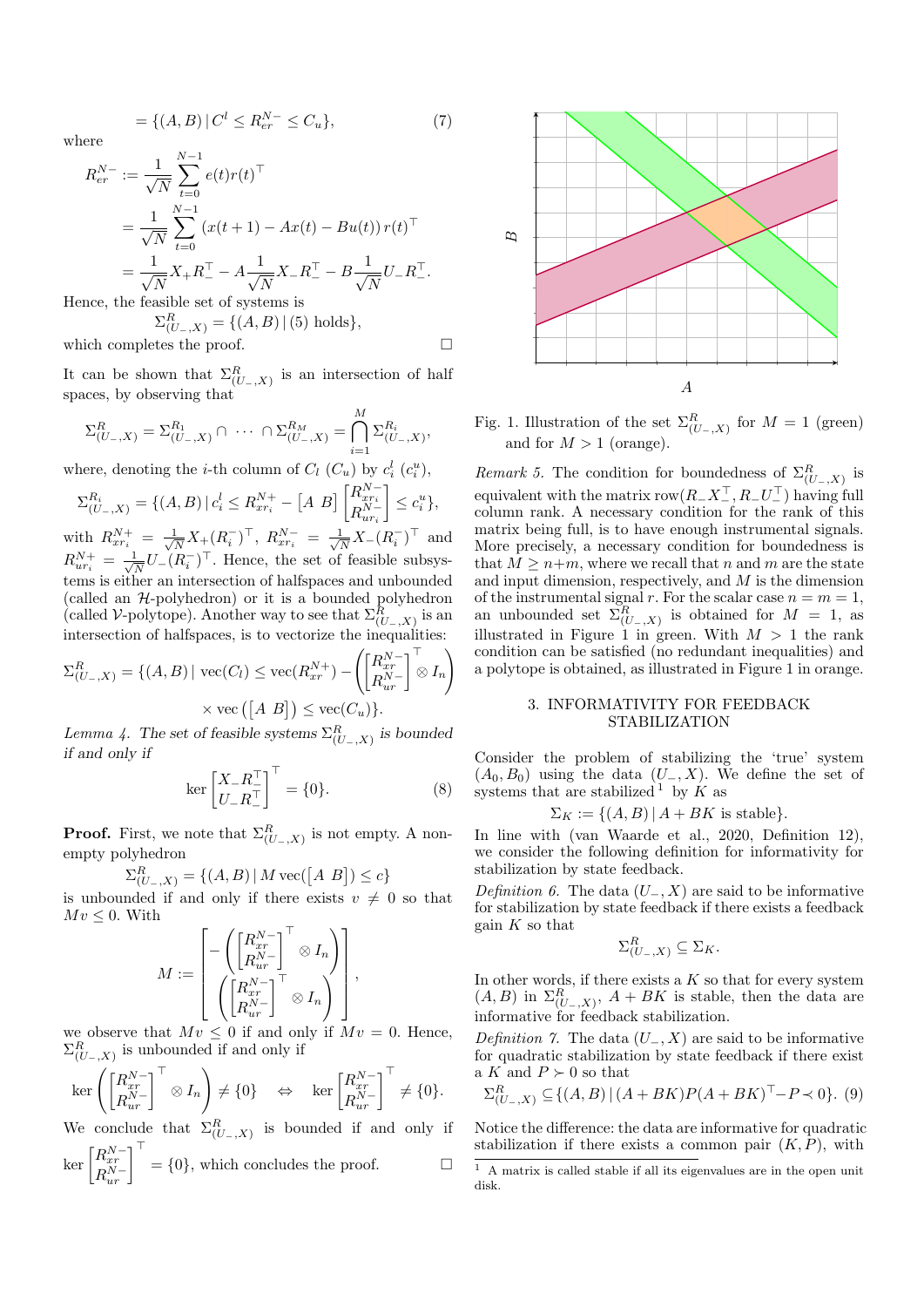$P \geq 0$ , such that the inclusion in Definition 7 holds, while the data are informative for stabilization if there is a common K so that  $\Sigma_{(U_-,X)}^R \subseteq \Sigma_K$ . Hence, the data  $(U_-,X)$ are informative for stabilization by state feedback if the data  $(U_-, X)$  are informative for *quadratic* stabilization by state feedback, but the reverse implication is not true, in general.

# 3.1  $\Sigma_{(U_-,X)}^R$  is an unbounded polyhedron

We consider here the scalar case, i.e.,  $m = n = 1$ . In the case that there is one instrumental signal  $r = r_1$ , the set  $\Sigma_{(U_-,X)}^R$  is described by two linear inequalities

$$
\begin{bmatrix} A & B \end{bmatrix} \begin{bmatrix} R_{xr}^{N-} \\ R_{ur}^{N-} \end{bmatrix} \leq R_{xr}^{N+} - c^l, \ [A \ B] \begin{bmatrix} R_{xr}^{N-} \\ R_{ur}^{N-} \end{bmatrix} \geq R_{xr}^{N+} - c^u.
$$

We observe that  $\Sigma_{(U_-,X)}^R$  is the intersection of two closed half-spaces. The following result states that a sufficient condition for data informativity for stabilization, is the existence of a  $K$  that stabilizes all systems on the "boundaries", i.e., the defining hyperplanes of  $\Sigma_{(U_-,X)}^R$ .

*Proposition 8*. Let  $R_{x}^{N-}$  be non-zero and let there exist  $(R_{xr}^{\overline{N}-})^{\dagger}$  such that  $^2$   $\overline{R}_{xr}^{\overline{N}-}(R_{xr}^{\overline{N}-})^{\dagger} = 1$  and

$$
(R_{xr}^{N+} - c^l)(R_{xr}^{N-})^{\dagger} \quad \text{and} \quad (R_{xr}^{N+} - c^u)(R_{xr}^{N-})^{\dagger}
$$

are stable. Then the data  $(U_-, X)$  are informative for stabilization by state feedback. Moreover,  $K$  is such that  $\Sigma_{(U_-,X)}^R \subseteq \Sigma_K$  if  $K = R_{ur}^{N-}(R_{xr}^{N-})^{\dagger}$ , with  $(R_{xr}^{N-})^{\dagger}$  as described above.

**Proof.** Let  $(R_{xr}^{N-})^{\dagger}$  be non-zero and such that

$$
(R_{xr}^{N+} - c^l)(R_{xr}^{N-})^{\dagger}
$$
 and  $(R_{xr}^{N+} - c^u)(R_{xr}^{N-})^{\dagger}$   
are stable. We will first show that

 $-1 < [A \ B] \begin{bmatrix} R_{xr}^{N-1} \\ R_{xr}^{N-1} \end{bmatrix}$  $\begin{bmatrix} R_{xr}^{N-} \ R_{ur}^{N-} \end{bmatrix} (R_{xr}^{N-})^{\dagger} < 1.$ 

Consider the case that  $(R_{xr}^{N-})^{\dagger}$  is positive. Then

$$
[A \ B] \begin{bmatrix} R_{xr}^{N-} \\ R_{ur}^{N-} \end{bmatrix} (R_{xr}^{N-})^{\dagger} \le (R_{xr}^{N+} - c^l)(R_{xr}^{N-})^{\dagger},
$$
  
\n
$$
[A \ B] \begin{bmatrix} R_{xr}^{N-} \\ R_{ur}^{N-} \end{bmatrix} (R_{xr}^{N-})^{\dagger} \ge (R_{xr}^{N+} - c^u)(R_{xr}^{N-})^{\dagger}.
$$

Furthermore,  $R_{xr}^{N+} - c^u \leq R_{xr}^{N+} - c^l$  implies that

 $-1 < (R_{xr}^{N+} - c^u)(R_{xr}^{N-})^{\dagger} \leq (R_{xr}^{N+} - c^l)(R_{xr}^{N-})^{\dagger} < 1.$ Hence, any  $(A, B) \in \Sigma_{(U_-, X)}$  satisfies

$$
-1 < [A \ B] \begin{bmatrix} R_{xr}^{N-} \\ R_{ur}^{N-} \end{bmatrix} (R_{xr}^{N-})^{\dagger} < 1.
$$
 (10)

Similarly, if  $(R_{xr}^{N-})^{\dagger}$  is negative, then  $R_{xr}^{N+} - c^u \leq R_{xr}^{N+} - c^l$ implies that

$$
-1 < (R_{xr}^{N+} - c^l)(R_{xr}^{N-})^{\dagger} \le (R_{xr}^{N+} - c^u)(R_{xr}^{N-})^{\dagger} < 1,
$$
  
and we again find that (10) for any  $(A, B) \in \Sigma_{(U_-, X)}^R$ .

Now, define  $K := R_{ur}^{N-}(R_{xr}^{N-})^{\dagger}$  to observe that  $-1 < A +$ 

BK < 1 for any  $(A, B) \in \Sigma_{(U_-, X)}^R$ . Hence, there exists a K so that  $\Sigma_{(U_-,X)}^R \subseteq \Sigma_K$ , which completes the proof.  $\Box$ 

*Example 9.* Consider that data  $X = [0 \ 1.2 \ 3 \ 4.1 \ 4.25]$ ,  $U_ = [1 1 - 0.5 - 2]$  have been collected from a system with system matrices  $A_0 = 1.5$  and  $B_0 = 1$ . The corresponding noise  $E_ = [0.2 \ 0.2 \ 0.1 \ 0.1]$  is unknown, but satisfies  $E_-\in\mathcal{E}_R$  for  $R_-\equiv U_-\,$  with  $c_u = -c_l = 0.25$ . For this example,  $(R_{xr}^{N+} - c^l)(R_{xr}^{N-})^{\dagger} = 0.6882$  and  $(R_{xr}^{N+} - c^l)(R_{xr}^{N-})^{\dagger} = 0.6882$  $(c^u)(R_{xr}^N)^{\dagger} = 0.8059$ , hence the data are informative for stabilization by state feedback by Proposition 8 and  $K =$  $R_{ur}^{N-}(R_{xr}^{N-})^{\dagger} = -0.7353$  is indeed such that  $A_0 + B_0K$  is stable.

Alternatively, the sufficient conditions for the data  $(U_-, X)$ to be informative for feedback stabilization can be stated in terms of linear matrix inequalities.

Proposition 10. Let there exist a  $\Theta$  satisfying  $R_{xr}^{N-}\Theta =$  $(R_{xr}^{\bar{N}-}\Theta)^{\top}$  so that

$$
\begin{bmatrix} R_{xr}^{N-} \Theta & (R_{xr}^{N+} - c^l) \Theta \\ \Theta^{\top} (R_{xr}^{N+} - c^l)^{\top} & R_{xr}^{N-} \Theta \end{bmatrix} \succ 0 \quad \text{and} \quad (11)
$$

$$
\begin{bmatrix} R_{xr}^{N-}\Theta & (R_{xr}^{N+}-c^u)\Theta\\ \Theta^{\top}(R_{xr}^{N+}-c^u)^{\top} & R_{xr}^{N-}\Theta \end{bmatrix} \succ 0.
$$
 (12)

Then the data  $(U_-, X)$  are informative for stabilization by state feedback. Moreover, K is such that  $\Sigma_{(U_-,X)}^R \subseteq \Sigma_K$  if  $K = R_{ur}^{N-\Theta}((R_{xr}^{N-})^{\dagger}\Theta)^{-1}.$ 

**Proof.** The inequalities in (11)-(12) imply that  $R_{xr}^{N-\Theta}$  is positive definite and that

$$
\begin{aligned} & [(R_{xr}^{N+}-c^l)\Theta(R_{xr}^{N-}\Theta)^{-1}](R_{xr}^{N-}\Theta)[\star]^{\top}-R_{xr}^{N-}\Theta<0 \text{ and } \\ & [(R_{xr}^{N+}-c^u)\Theta(R_{xr}^{N-}\Theta)^{-1}](R_{xr}^{N-}\Theta)[\star]^{\top}-R_{xr}^{N-}\Theta<0. \end{aligned}
$$

Hence,  $(R_{xr}^{N+}-c^l)\Theta(R_{xr}^{N-}\Theta)^{-1}$  and  $(R_{xr}^{N+}-c^u)\Theta(R_{xr}^{N-}\Theta)^{-1}$ are stable. That is, there exists a right inverse  $(R_{xr}^{N-})^{\dagger}$ :=  $\Theta(R_{xr}^{N-}\Theta)^{-1}$  so that  $(R_{xr}^{N+}-c^l)\Theta(R_{xr}^{N-})^{\dagger}$  and  $(R_{xr}^{N+}-c^l)\Theta(R_{xr}^{N-})$  $(c^u) \Theta(R_{xr}^{N-})^{\dagger}$  are stable. Therefore, it follows by Proposition 8 that the data  $(U_-, X)$  are informative for stabilization by state feedback.

3.2  $\Sigma_{(U_-,X)}^R$  is a bounded polyhedron

By Lemma 4, we observe that  $\Sigma_{(U_-,X)}^R$  is a convex polytope with a finite number of vertices  $\sigma^i_{(U_-,X)}$ ,  $i=1,\ldots,L$ , if the data  $(U_-, X)$  and instrumental signals  $R_$ <sub>−</sub> satisfy (8). In the scalar case, for example, the set  $\Sigma_{(U_-,X)}^R$  is then described by  $L = 4$  vertices with  $M = 2$  instrumental variables, as depicted in Figure 1.

By Definition 6, the data  $(U_-, X)$  are informative for stabilization by state feedback if there exists a  $K$  so that  $A + BK$  is stable for all  $(A, B) \in \Sigma_{(U_-, X)}^R$ . If (8) holds true, then  $\Sigma_{(U_-,X)}^R = \text{conv}\{\sigma_{(U_-,X)}^1,\ldots,\sigma_{(U_-,X)}^L\}$ . The following lemma allows us to verify stability conditions for al matrices  $(A, B)$  that are compatible with the data, by verifying the conditions at the extreme points of  $\Sigma_{(U_-,X)}^R$ . Lemma 11. Let  $\Gamma \in \mathbb{S}^{n \times n}$ ,<sup>3</sup> let  $S_0$  be a set and let  $F: \mathcal{S} \to \mathbb{S}^{n \times n}$  be a function with domain  $\mathcal{S} = \text{conv } \mathcal{S}_0$ . Then  $F(x) \prec \Gamma$  for all  $x \in S$  if and only if  $F(x) \prec \Gamma$  for all  $x \in \mathcal{S}_0$ .

Proof. The assertion is a strict version of the assertion in (Scherer and Weiland, 2017, Proposition 1.14). The

<sup>&</sup>lt;sup>2</sup> Note that in this case  $(n = 1)$ ,  $(R_{xr}^{N-})^{\dagger}$  is a scalar and is unique.

<sup>&</sup>lt;sup>3</sup>  $\mathbb{S}^{n \times n}$  denotes the set of  $n \times n$  symmetric matrices with real entries.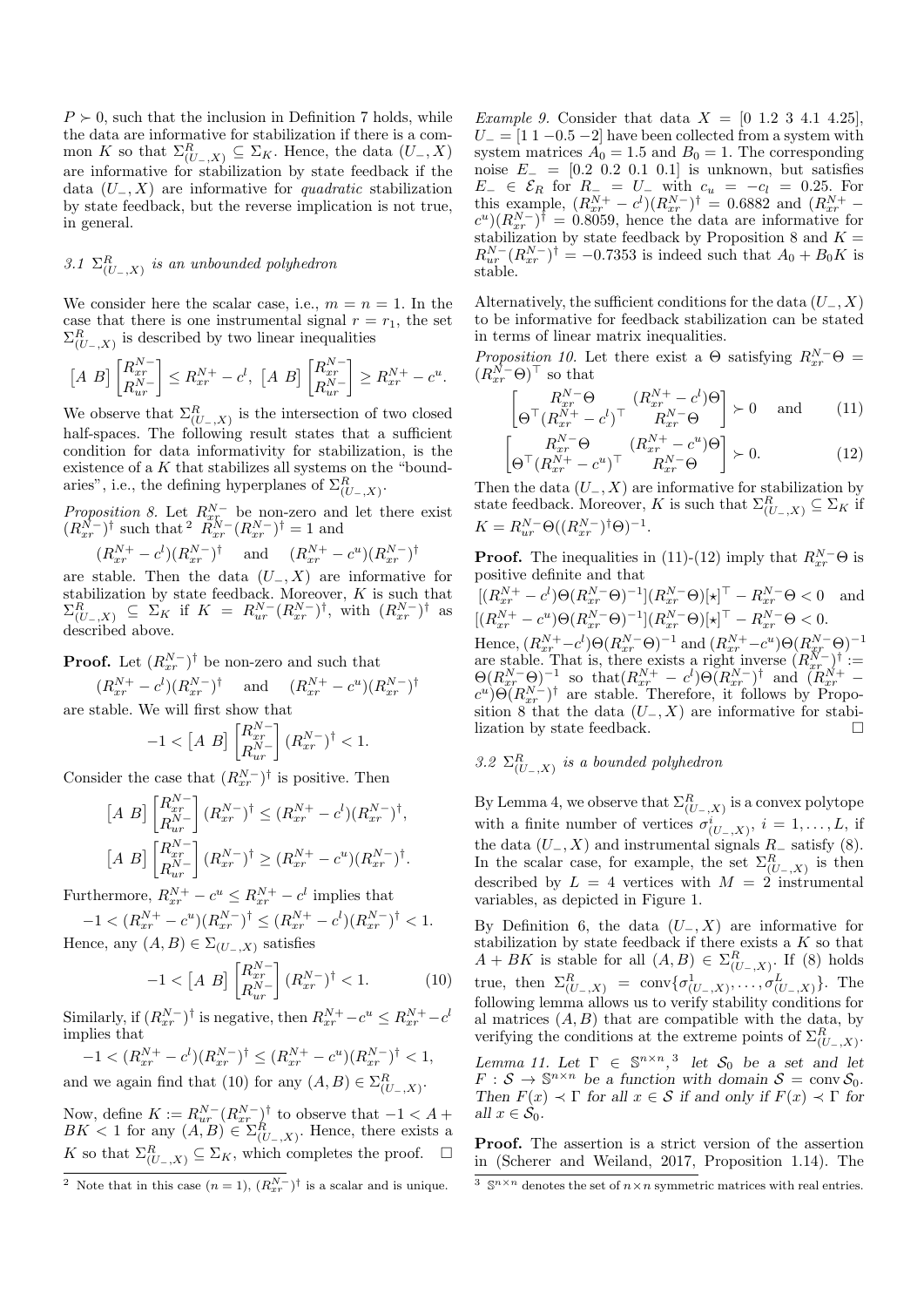proof follows mutatis mutandis by the proof of (Scherer and Weiland, 2017, Proposition 1.14).  $\Box$ 

Now, given the (known) vertices  $\sigma_{(U_-,X)}^i$ ,  $i=1,\ldots,L$ , the problem of verifying informativity for stabilization can be reduced to verifying the stability condition at the extreme points of  $\Sigma_{(U_-,X)}^R$ , as shown by the following result:

*Proposition 12.* Let (8) hold. The data  $(U_-, X)$  are informative for quadratic stabilization by state feedback if and only if there exist K and P so that  $P \succ 0$  and

$$
\begin{bmatrix} I \\ K \end{bmatrix}^{\top} (\sigma_{(U_-,X)}^i)^{\top} P \sigma_{(U_-,X)}^i \begin{bmatrix} I \\ K \end{bmatrix} - P \prec 0, \quad i = 1, \dots, L.
$$
\n(13)

**Proof.** Consider the function  $F: \Sigma_{(U_-,X)}^R \to \mathbb{S}^{n \times n}$ , defined by  $F(\sigma) := \text{col}(I,K)^\top \sigma^\top P \sigma\, \text{col}(I,K) .$  Since  $\Sigma^R_{(U_-,X)}$ is convex and  $P \succ 0$ , we infer that F is a convex function. Hence, by Lemma 11,  $F(\sigma) \prec P$  for all  $\sigma \in \Sigma_{(U_-,X)}^R$  if and only if  $F(\sigma) \prec P$  for all  $\sigma \in {\{\sigma_{(U_-,X)}^1,\ldots,\sigma_{(U_-,X)}^L\}}$ . This proves the assertion.  $\hfill \square$ 

We note that the conditions in Proposition 12 are not linear with respect to  $K$  and  $P$ . The application of the Schur complement yields conditions equivalent to (13) that are LMIs:

Corollary 13. Let (8) hold. The data  $(U_-, X)$  are informative for quadratic stabilization by state feedback if and only if there exist  $Y$  and  $M$  so that

$$
\begin{bmatrix} Y & Z^{\top}(\sigma_{(U_{-},X)}^{i})^{\top} \\ \sigma_{(U_{-},X)}^{i}Z & Y \end{bmatrix} \succ 0, \quad i = 1,\ldots,L, \quad (14)
$$

with  $Z := col(Y, M)$ . Moreover, K is such that  $\Sigma_{(U_-, X)}^R \subseteq$  $\Sigma_K$  if  $K = MY^{-1}$ .

**Proof.** By the Schur complement, the existence of  $K$  and  $P \succ 0$  such that (9) is equivalent with

$$
\exists K, P
$$
 such that  $\begin{bmatrix} P & (A+BK)^{\top} \\ A+BK & P^{-1} \end{bmatrix} \succ 0$ 

for all  $(A, B) \in \Sigma_{(U_-, X)}^R$ . Define  $Y := P^{-1}$  and  $M :=$  $KP^{-1}$  and perform a congruence transformation with  $diag(Y, I)$  to obtain

$$
\exists Y, M
$$
 such that  $\begin{bmatrix} Y & (AY + BM)^{\top} \\ AY + BM & Y \end{bmatrix} \succ 0$ 

for all $(A, B) \in \Sigma_{(U_-, X)}^R$ . By Lemma 11, we find that this is equivalent with (14), which proves the assertion. Corollary 14. Let (8) hold. The data  $(U_-, X)$  are informative for stabilization by state feedback if one (and therefore all) of the following equivalent statements holds:

- the data  $(U_-, X)$  are informative for quadratic stabilization by state feedback,
- there exist K and P so that  $P \succ 0$  and (13) are satisfied,
- there exist Y and M so that  $(14)$  is satisfied.

Example 15. Consider again the system from Example 9 with  $A_0 = 1.5$  and  $B_0 = 1$ . Consider that the noise  $e(t)$  is drawn uniformly from the set  $\{e \mid e^2 \leq 0.2\}$  and data  $(U_-, X)$  is collected for  $N = 10$ . We select four different instrumental variables r based on lagged versions of the input u with  $M \in \{2, 3, 4, 5\}$ . These are defined as  $r_M(t) := \text{col}(u(t), u(t-1), \ldots, u(t-M+1), \text{ i.e.,})$  $r_2(t) = \text{col}(u(t), u(t-1)), r_3(t) = \text{col}(u(t), u(t-1), u(t-1))$ 2)), et cetera. We assume prior knowledge on the crosscovariance through the bounds (3) with  $c_i^u = -c_i^l = 0.1$ ,  $i = 1, \ldots, M$ ; these bounds are verified to hold for each of the four choices for M. Figure 2 shows the set of feasible systems  $\Sigma_{(U_-,X)}^R$  for each choice of  $r_M$ , denoted  $\Sigma_M^R$ , illustrating a significant reduction in the size of  $\Sigma_M^R$ for increasing M. We verify that the data  $(U_-, X)$  are informative for quadratic stabilization by Corollary 13, since the LMIs (14) are feasible for  $M = 2, \ldots, 5$ , yielding  $K = -1.4842$  for  $\dot{M} = 5$  such that  $\Sigma_K \subseteq \Sigma_5^R$ .

### 4. INCLUDING PERFORMANCE SPECIFICATIONS

In this section, we will consider the problem of finding a feedback gain from the data  $(U_-, X)$ , such that the closed-loop system with  $(A_0, B_0)$  satisfies a given  $\mathcal{H}_{\infty}$  or  $\mathcal{H}_2$  performance bound. Consider the performance output z, given by

$$
z(t) = Cx(t) + Du(t),
$$

where  $C$  and  $D$  are user-specified matrices. Recall the set  $\Sigma_K$ ; the set of systems that are stabilized by K. The set of systems that achieve  $\mathcal{H}_{\infty}$  performance  $\gamma$  with feedback  $K$  is defined as

$$
\Sigma_K^{\mathcal{H}_{\infty}}(\gamma) := \Sigma_K \cap \{ (A, B) \mid ||T||_{\mathcal{H}_{\infty}} < \gamma \},
$$

with  $T(q) := C(qI - A - BK)^{-1} + D$ .

Definition 16. The data  $(U_-, X)$  are said to be informative for  $\mathcal{H}_{\infty}$  control with performance  $\gamma$  if there exists a feedback gain K so that  $\Sigma_{(U_-,X)}^R \subseteq \Sigma_K^{\mathcal{H}_\infty}(\gamma)$ .

*Proposition 17.* Consider a pair  $(A, B)$  and  $\gamma > 0$ . The following statements are equivalent:

- there exists K so that  $(A, B) \in \Sigma_K^{\mathcal{H}_\infty}(\gamma)$ ,
- there exist K and P so that  $P \succ 0$  and

$$
\begin{bmatrix} I & 0 \ A + BK & I \ 0 & I \ C & D \end{bmatrix}^T \begin{bmatrix} -P & 0 & 0 & 0 \ 0 & P & 0 & 0 \ 0 & 0 & -\gamma^2 I & 0 \ 0 & 0 & 0 & I \end{bmatrix} \begin{bmatrix} I & 0 \ A + BK & I \ 0 & I \ C & D \end{bmatrix} \prec 0.
$$
\n(15)

Definition 18. The data  $(U_-, X)$  are said to be informative for common  $\mathcal{H}_{\infty}$  control with performance  $\gamma$  if there exist K and P so that  $P \succ 0$  and (15) holds for all  $(A, B) \in \Sigma_{(U_-, X)}^R$ .

*Proposition 19.* The data  $(U_-, X)$  are informative for common  $\mathcal{H}_{\infty}$  control with performance  $\gamma$  if and only if there exist K and P so that  $P \succ 0$  and for all  $i \in$  $\{1, \ldots, L\}$ :

$$
\left[ \begin{matrix} I & 0 \\ \sigma^i_{(U_-,X)} \begin{bmatrix} I \\ K \end{bmatrix} & I \\ \hline 0 & I \\ C & D \end{matrix} \right] \left[ \begin{matrix} -P & 0 & 0 & 0 \\ 0 & P & 0 & 0 \\ \hline 0 & 0 & -\gamma^2 I & 0 \\ 0 & 0 & 0 & I \end{matrix} \right] \left[ \begin{matrix} I & 0 \\ \sigma^i_{(U_-,X)} \begin{bmatrix} I \\ K \end{bmatrix} & I \\ \hline 0 & I \\ C & D \end{matrix} \right] \prec 0.
$$

Corollary 20. The data  $(U_-, X)$  are informative for common  $\mathcal{H}_{\infty}$  control with performance  $\gamma$  if and only if there exist Y and M so that for all  $i \in \{1, \ldots, L\}$ :